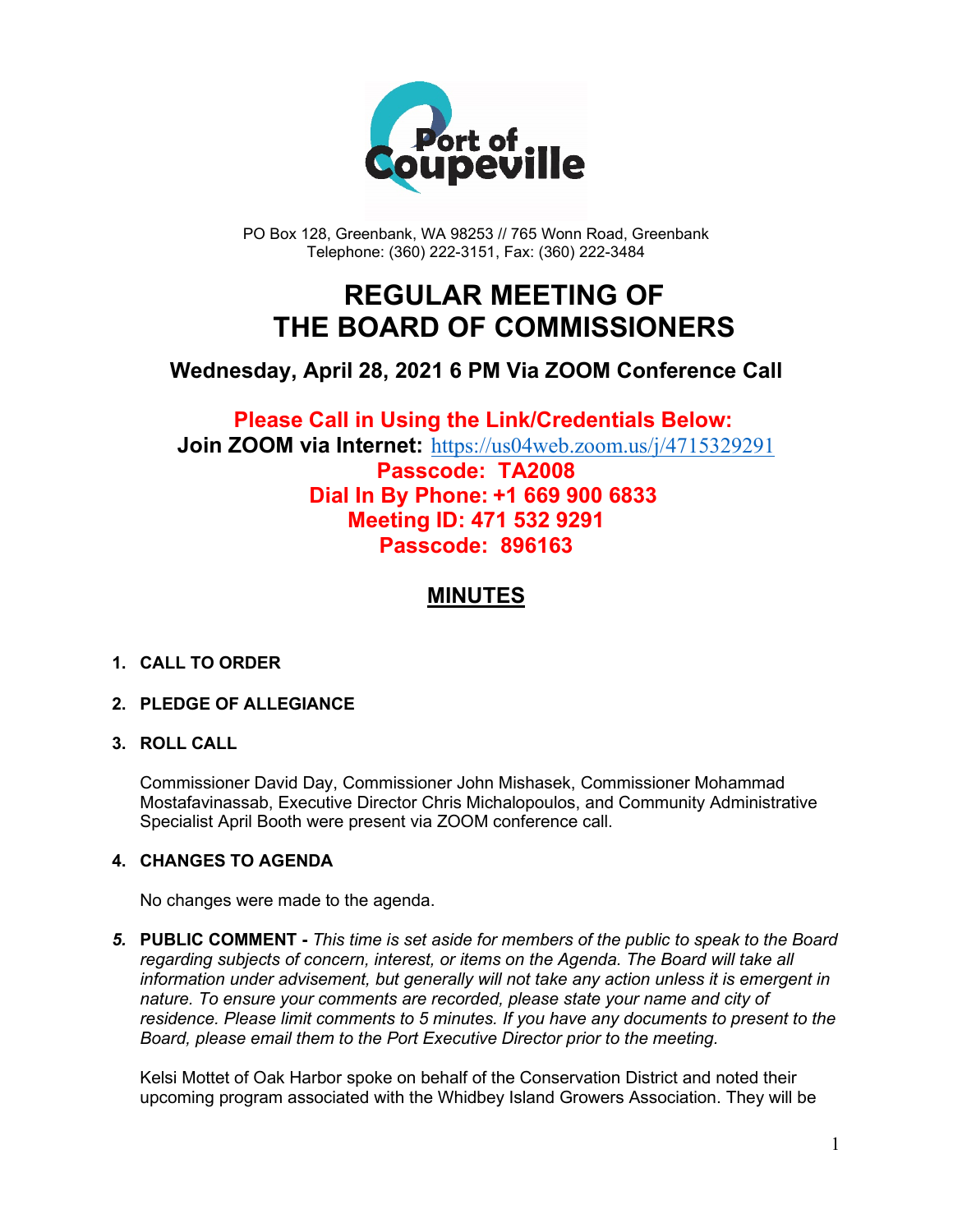touring selected farms this summer, creating networking opportunities and discussions of best practices amongst local farmers. They will be touring Greenbank Farm on May 19.

#### **6. OLD BUSINESS**

#### **6.1 Discussion: Industrial Development District Update**

- Draft Timeline of Accomplishments
- Draft Capital Finance Plan
- Findings Memorandum Support
- Communications Plan

Executive Director Chris Michalopoulos gave an update on the status of the Industrial Development District process. He touched on important dates and points of execution leading up to the June  $9<sup>th</sup>$ , 2021, OPM.

#### **7. NEW BUSINESS**

#### **7.1 Discussion: Executive Director Employment Contract**

Executive Director Chris Michalopoulos shared that his contract will be expiring in May. Commissioners determined they will hold an Executive Session during the next May 12 meeting to review the contract and hold discussions.

#### **7.2 Discussion: May 12th OPM Structure – Partial ED Attendance Required**

Executive Director Chris Michalopoulos asked that Commissioners consider moving the May 12 meeting to a 6PM start time to accommodate his upcoming schedule. The Commissioners all agreed and asked that the change in time be publicly posted early and email notifications sent to regular attendees.

#### **8. PUBLIC COMMENT**

Marianne Burr of Coupeville noted she has sent an email regarding communication strategy around the Industrial Development District. She thanked the board for continuing down a positive path.

#### **9. COMMISSIONER DISCUSSION**

Commissioner Mohammad Mostafavinassab asked for the Commissioners to consider new laptops. The Commissioners tasked the Executive Director, Chris Michalopoulos, to present a few options based on price and performance.

Commissioner David Day emailed the Covid Response Team Update to share with the Commissioners.

#### **10. ADJOURN**

The meeting adjourned at 7:22 PM.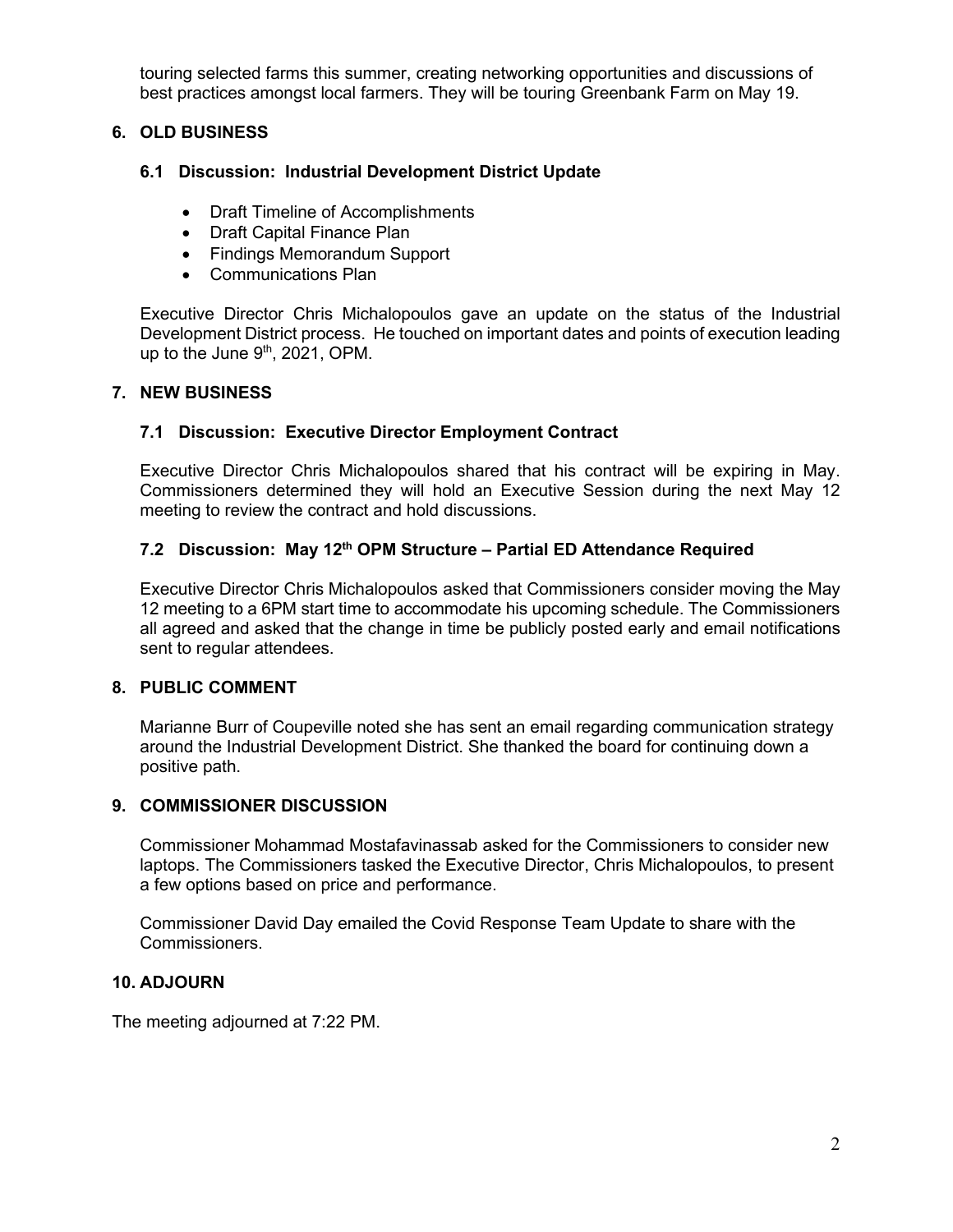| $\Delta$ wid $\Delta$              | La S. Michege                          |                                                   |
|------------------------------------|----------------------------------------|---------------------------------------------------|
| David Day (May 16, 2021 10:13 PDT) | John Mishasek (May 16, 2021 13:52 PDT) | Mohammad Mostafavinassab (May 16, 2021 19:08 PDT) |
|                                    |                                        |                                                   |

David Day **Communist Communist Communist Communist Communist Communist Communist Communist Communist Communist Communist Communist Communist Communist Communist Communist Communist Communist Communist Communist Communist C** 

**Next regular meeting: Wednesday, May 12, 2021, 6PM Via ZOOM Conference Call Please Call in or Participate Via the Link Below: Join ZOOM via Internet:** <https://us04web.zoom.us/j/4715329291> **Passcode: TA2008 Dial In By Phone: +1 669 900 6833 Meeting ID: 471 532 9291 Passcode: 896163**

**Posted to: Port of Coupeville Web Page -- www.portofcoupeville.org United States Post Office – Coupeville & Greenbank, Washington Whidbey News Times – [editor@whidbeynewsgroup.com](mailto:editor@whidbeynewsgroup.com) Town of Coupeville – [clerktreasurer@townofcoupeville.org](mailto:clerktreasurer@townofcoupeville.org)**

**4/29/2021/V2**